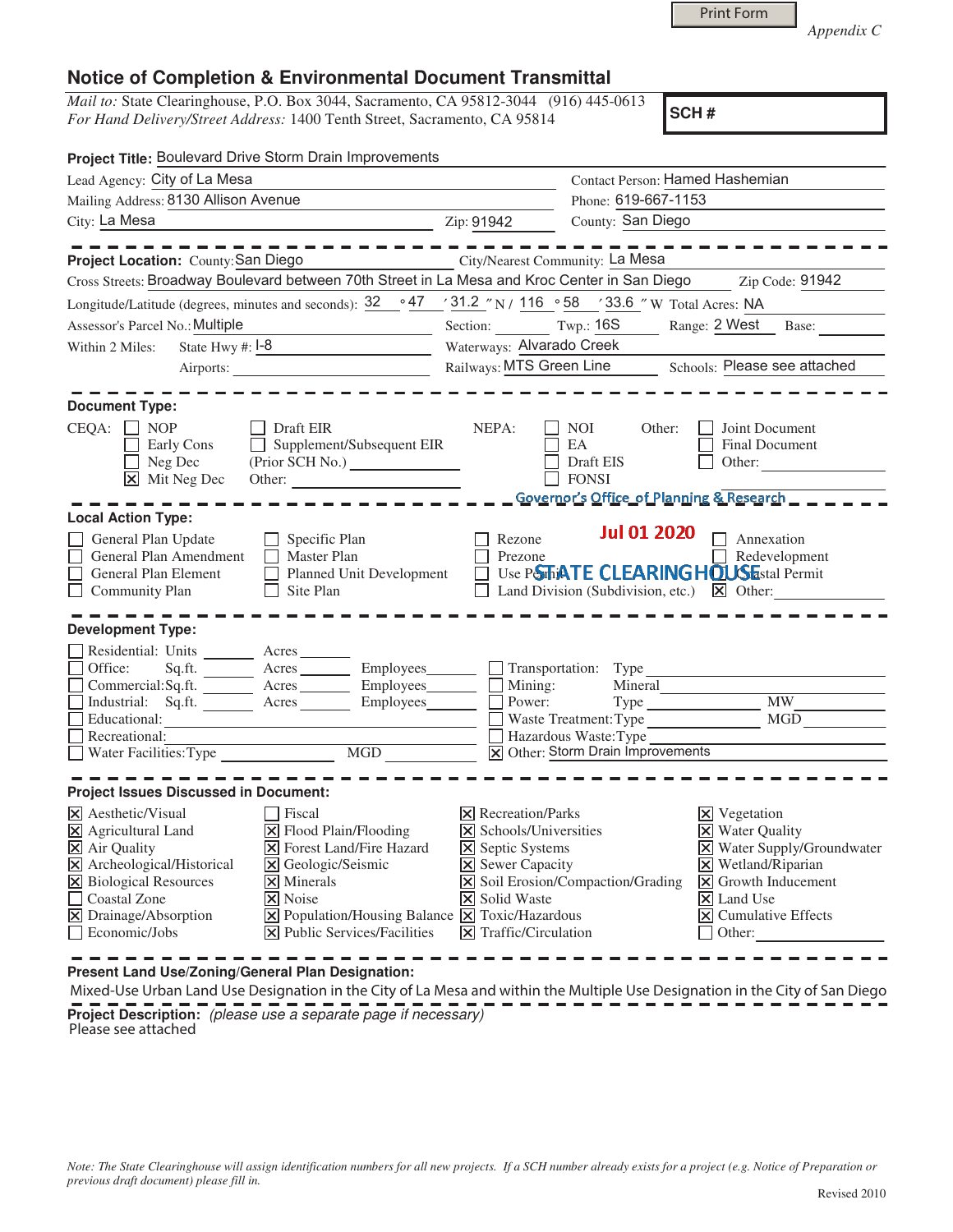Notice of Completion/Environmental Transmittal Form, Page 2

Boulevard Drive Storm Drain Improvements – City of La Mesa

The Project involves the construction of an approximately 200-foot-long storm drain box culvert within Boulevard Drive, 69th Street, and a portion of the Kroc Center parking lot. The new storm drain facility would extend from an existing box culvert within Boulevard Drive and connect to an existing downstream box culvert within the Kroc Center parking lot. The new storm drain would divert high flows that exceed the capacity of the existing off-site channel adjacent to the south through the proposed box culvert.

The storm drain facility would consist of either a single 14-foot by 4-foot, double 8-foot by 4-foot, or similar box culvert of adequate size to mitigate roadway and assoiated flooding beneath the roadways and parking lot. It would be constructed via open trench construction within the roadway (see Figure 3, *Project Site Plan*). Existing utilities would be relocated by the utility owners in order to accommodate the new storm drain infrastructure. Following construction, Boulevard Drive and the disturbed portions of the Kroc Center parking lot would be repaved.

Project construction would be completed in approximately one year, including utility relocations prior to excavation. Construction phases would consist of utility relocations, excavation of the trench, and concrete pouring work. Approximately 1,000 cubic yards of excavation material is required to dig the trench, which would be approximately 15 feet wide by 10 feet deep.

Schools within 2 miles: RJ Preschool Academy, Thrive Charter School, Helix Charter High School, Dale Elementary School, Rolando Park Elementary, Calvary Chapel La Mesa Christian School